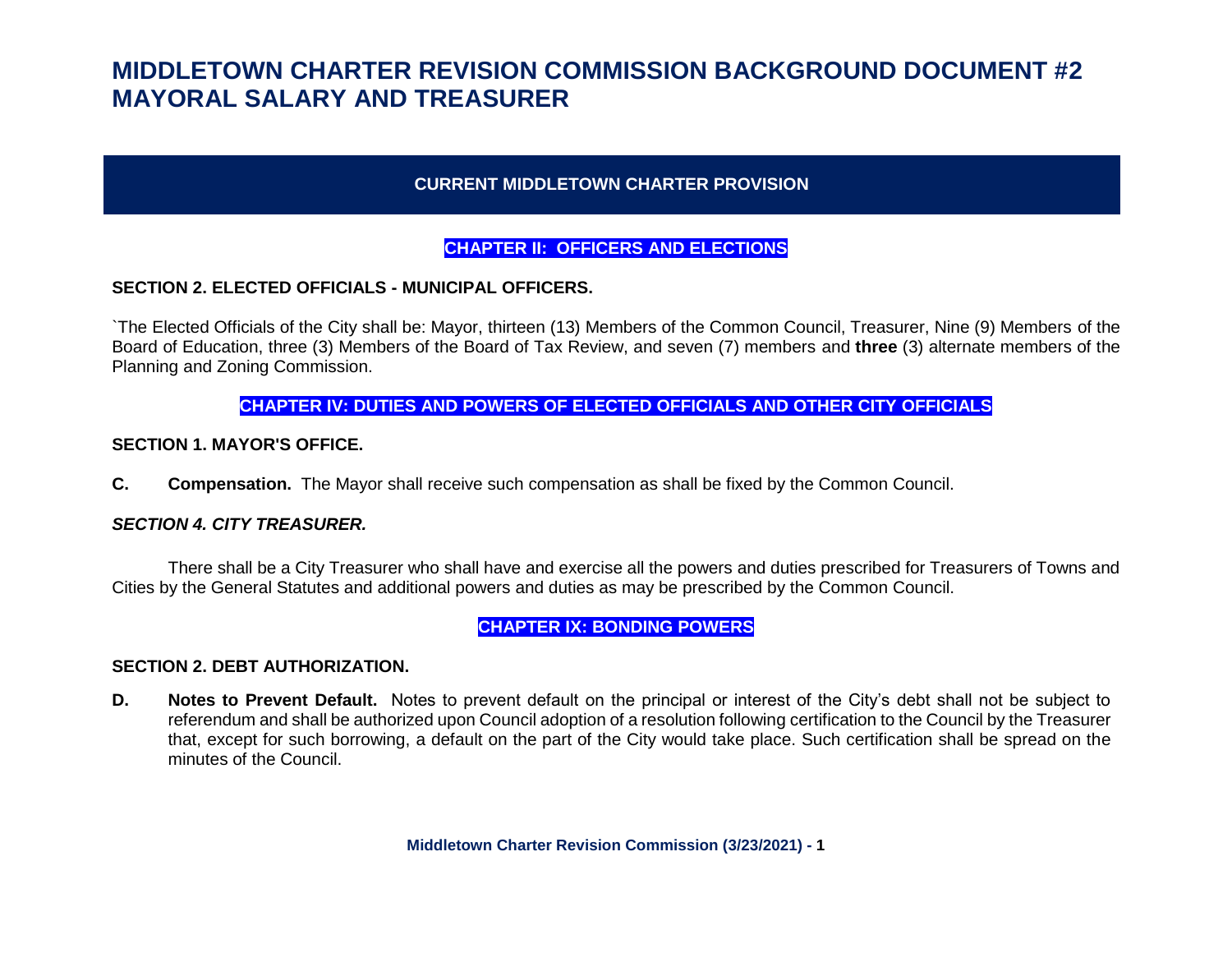| Population, Form of Government, Treasurer and Mayoral Salary |                   |                        |                           |                               |  |  |  |
|--------------------------------------------------------------|-------------------|------------------------|---------------------------|-------------------------------|--|--|--|
|                                                              |                   |                        |                           |                               |  |  |  |
| <b>Municipality</b>                                          | <b>Population</b> | <b>Form</b>            | <b>Treasurer</b>          | <b>CEO Salary<sup>A</sup></b> |  |  |  |
| <b>Bridgeport</b>                                            | 145,639           | $M/C$ (4) <sup>B</sup> | <b>Finance Director</b>   | \$146,920                     |  |  |  |
| <b>New Haven</b>                                             | 130,331           | M/C                    |                           | \$134,013                     |  |  |  |
| <b>Stamford</b>                                              | 129,309           | $M/C$ (4) <sup>c</sup> | Controller<br>(Appointed) | \$168,509                     |  |  |  |
| Hartford                                                     | 123,088           | $M/C$ (4) <sup>D</sup> | Y (elected)               | <b>Superior Court Judge</b>   |  |  |  |
| <b>Waterbury</b>                                             | 108,276           | M/C                    | N                         | \$136,341                     |  |  |  |
| <b>Norwalk</b>                                               | 88,599            | M/C                    | N.                        | \$161,408                     |  |  |  |
| <b>Danbury</b>                                               | 81,619            | M/C                    | Y (elected)               | \$129,225                     |  |  |  |
| <b>New Britain</b>                                           | 72,767            | M/C                    | Y (elected)               | \$99,407                      |  |  |  |
| <b>West Hartford</b>                                         | 63,063            | C/TM <sup>E</sup>      | N/A                       | N/A                           |  |  |  |
| <b>Greenwich</b>                                             | 62,587            | S/RTMF                 | N/A                       | \$144,840                     |  |  |  |
| <b>Fairfield</b>                                             | 61,740            | <b>S/RTM</b>           | N/A                       | \$138,082                     |  |  |  |
| Hamden                                                       | 60,982            | M/C                    | N                         | \$120,000                     |  |  |  |
| <b>Bristol</b>                                               | 60,218            | M/C                    | Y (elected)               | \$105,838.82                  |  |  |  |
| <b>Meriden</b>                                               | 59,767            | C/TM                   | N/A                       | N/A                           |  |  |  |
| <b>Manchester</b>                                            | 57,805            | C/TM <sup>G</sup>      | N/A                       | N/A                           |  |  |  |
| <b>West Haven</b>                                            | 54,763            | M/C                    | Y (elected)               | \$87,014                      |  |  |  |
| <b>Milford</b>                                               | 54,328            | M/C                    | N                         | \$111,995                     |  |  |  |
| <b>Stratford</b>                                             | 52,120            | M/C <sup>H</sup>       | Y (Appointed)             | \$110,000                     |  |  |  |
| <b>East Hartford</b>                                         | 50,272            | M/C                    | Y (Elected)               | \$97,777                      |  |  |  |
| <b>Middletown</b>                                            | 46,511            | M/C                    | Y (elected)               | \$90,000                      |  |  |  |

l <sup>A</sup> Based Upon Budget documents and CCM survey (2019-2022)

- <sup>G</sup> General Manager/Board of Directors
- <sup>H</sup> Moved from TM

 $B$  Mayor/Council = M/C;  $4 =$  Four-year term for CEO

<sup>C</sup> Mayor/Board of Representatives/At Large Board of Finance

D Moved from City Manager

E Council/Manager = C/TM

<sup>F</sup> Selectmen/RTM = S/RTM